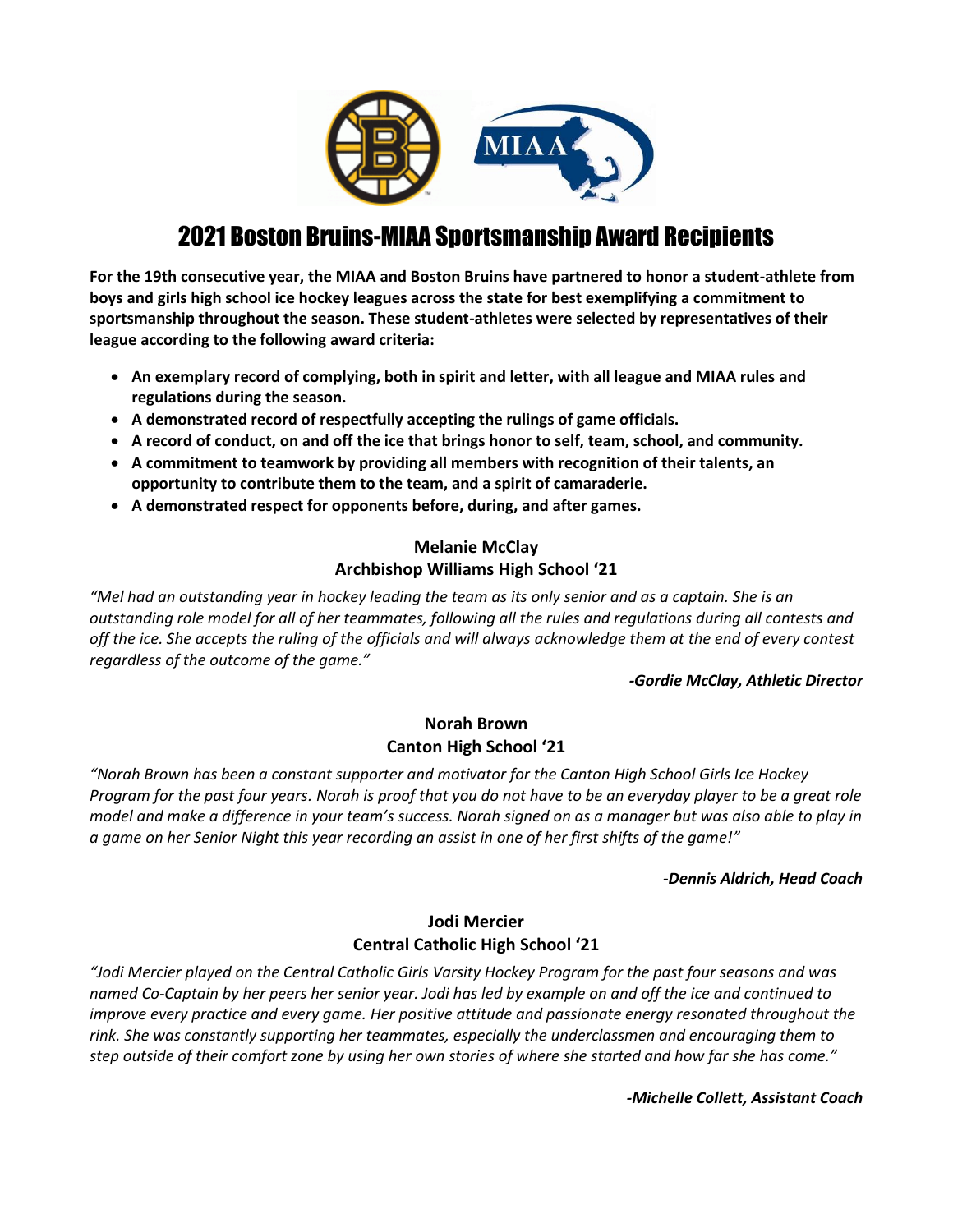# **Makayla Doherty Arlington High School '21**

*"Makayla Doherty is what I imagine the Boston Bruins-MIAA Sportsmanship Award is all about. She has set an example by her work ethic for all her teammates since the day she became a part of the team as a freshman. In this most challenging of years, she has been the key communicator to the team about how players arrive at rinks, when they can arrive, how they need to wear their masks, as well as how they should respect opponents and one another. As a rare two-year captain, she has been a vital link between coaches and players to ensure everyone complies with the rules and the games could go on."*

#### *-Jeff Mead, Head Coach*

### **Allie Woods Pembroke High School '24**

*"Allie is as hard of a worker we have had, she is always trying as hard as she can! She has also been very generous giving back her time to Pembroke Youth Hockey. Allie has been working with the young girls of Pembroke on their hockey skills."*

*-Bill Flynn, Head Coach*

# **Mae Pittenger Duxbury High School '21**

*"Mae was the heart of the soul of the team this year. A true leader who kept the team together through a truly unique season. She was both a leader with her hustle on the ice but also with her ability to gel the team off of it."*

#### *-Thom Holdgate, Athletic Director*

# **Jacob Gurdin Brookline High School '22**

*"Jacob has been a model student-athlete and citizen during his three-year high school hockey career to date. He was a team captain this past season as a junior and he is captain-elect of next year's squad. In addition to his respect for teammates, opponents, coaches and officials, Jacob has demonstrated commitment to his sport on a higher plane. In 2017, Jacob started the junior Beanpot tournament consisting of 20+ club hockey teams. The tournament has since grown to include high school and college teams. Jacob has donated all of the tournament proceeds to the Travis Roy Foundation. Jacob and Travis were very good friends and, in February of 2019, Jacob organized a Travis Roy benefit game as the culminating event on Brookline High School's regular season schedule. Travis was in attendance on that occasion and, before the game, he addressed both locker rooms, as well as the crowd, in one of his last public appearances. Today, Jacob continues to expand his charity and spread the words of Travis."*

#### *-Pete Rittenburg, Athletic Director*

# **Jack Guindon West Springfield High School '21**

*"Jack stepped up to the plate and took the challenge of playing goal for the team despite never playing hockey, let alone goal, in his life. Perhaps Jack's overall consistent positive attitude may have come from surviving cancer when he was younger as he is a fighter that shows up every day with a smile on his face ready to give 100%, without complaint. Jack without question is deserving of the Boston Bruins-MIAA Sportsmanship Award."*

*-Rick Williams, Head Coach*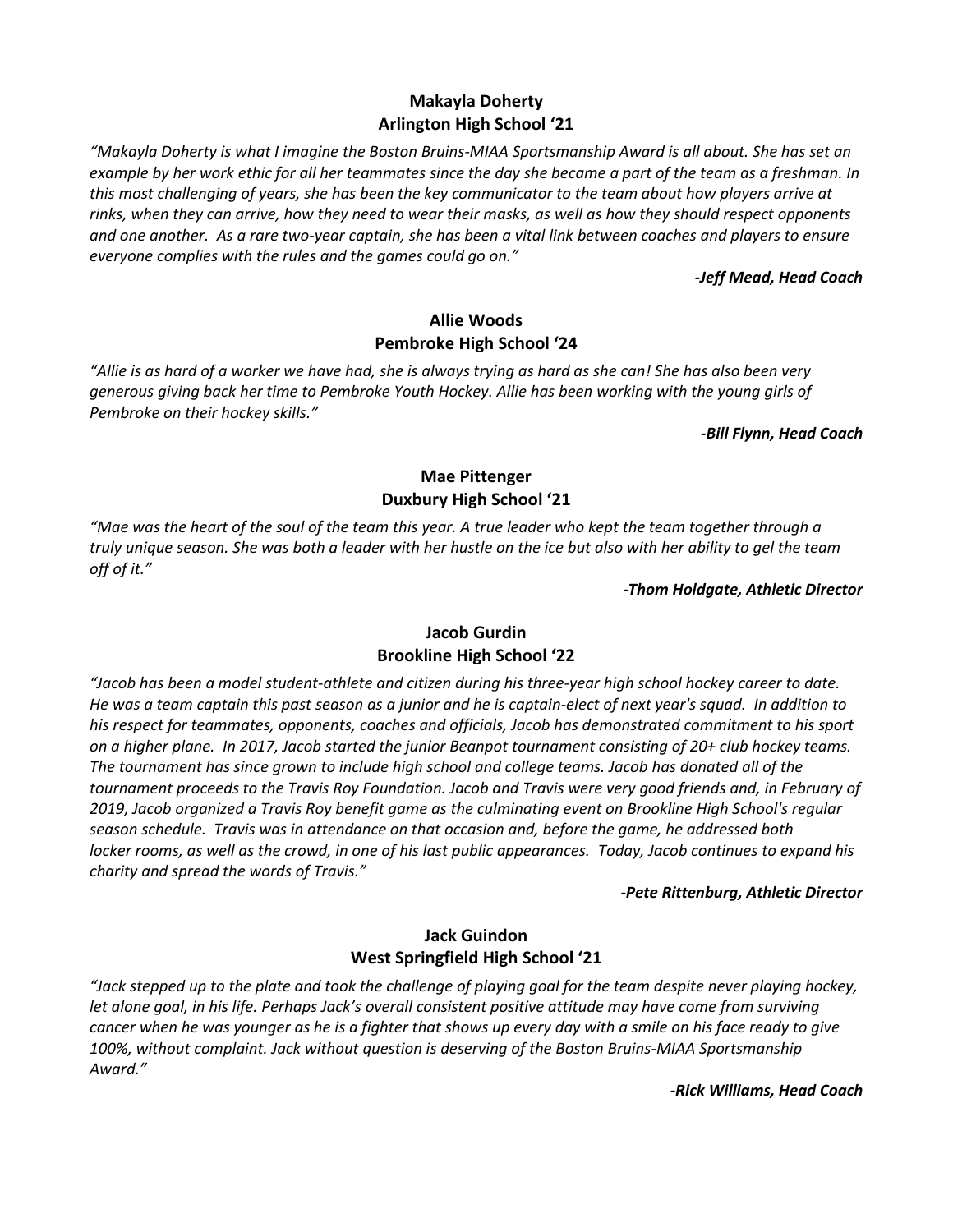# **James Dillon Boston Latin Academy '21**

*"Representing the Boston City League for the Boston Bruins/MIAA Sportsmanship Award is senior James Dillon. James was not only a stand out player, but exemplified how to play the game the right way. "JD" was a two year captain at Boston Latin Academy and was always a positive role model for his teammates, school, and community. He treated his teammates, opponents, officials, and the game of hockey with the utmost respect and has left a lasting impression on the athletic program at BLA."*

*-Patrick Mudie, Head Coach*

# **AJ Quetta Bishop Feehan High School '21** *\*Honorary Captain\**

*"During every game and every shift AJ Quetta always gave one hundred percent. He honored the game of hockey and Bishop Feehan through his relentless hard work on ice. He may not have been the biggest player on the ice, but he always played like it. For this reason, many of the younger hockey players on the team look up to AJ and he serves as a mentor for them. His commitment to the team and his teammates is something he holds in the highest regard."*

#### *-Christian Schatz, Athletic Director*

# **Nick Recupero Archbishop Williams High School '21**

*"Nick has been a steady member of the Archbishop Williams varsity hockey team since his freshman season. He is an exceptional leader who drives the team on and off the ice, never taking shifts off and always pushing those around him to be their best. Nick's leadership, character, and professionalism are exceptional."*

#### *-Derackk Curtis, Head Coach*

# **Stephen Nardelli Cardinal Spellman High School '23**

*"Stephen is a spirited competitor who plays hard game in and game out and is always a class act. Stephen is a three-sport athlete who is respected by his teammates. He is co-captain of the baseball team as a sophomore. Stephen is an excellent student and who is involved in many aspects of the high school life."*

#### *-Michael Gerrish, Athletic Director*

# **William MacNeil Catholic Memorial School '21**

*"As an undersized skilled, power forward, Will MacNeil is the poster child for the Boston Bruins MIAA Sportsmanship Award for the Catholic Conference in the 2020-21 hockey season. Will plays the game hard, competes with energy and enthusiasm, is an honest player, and always respects the game of hockey, his opponents, the referees, and his teammates. Will has been a model captain for CM over his two years as team captain, always finding a positive way to work with his teammates and challenging situations that arise throughout the year (s). "*

*-Larry Rooney, Head Coach*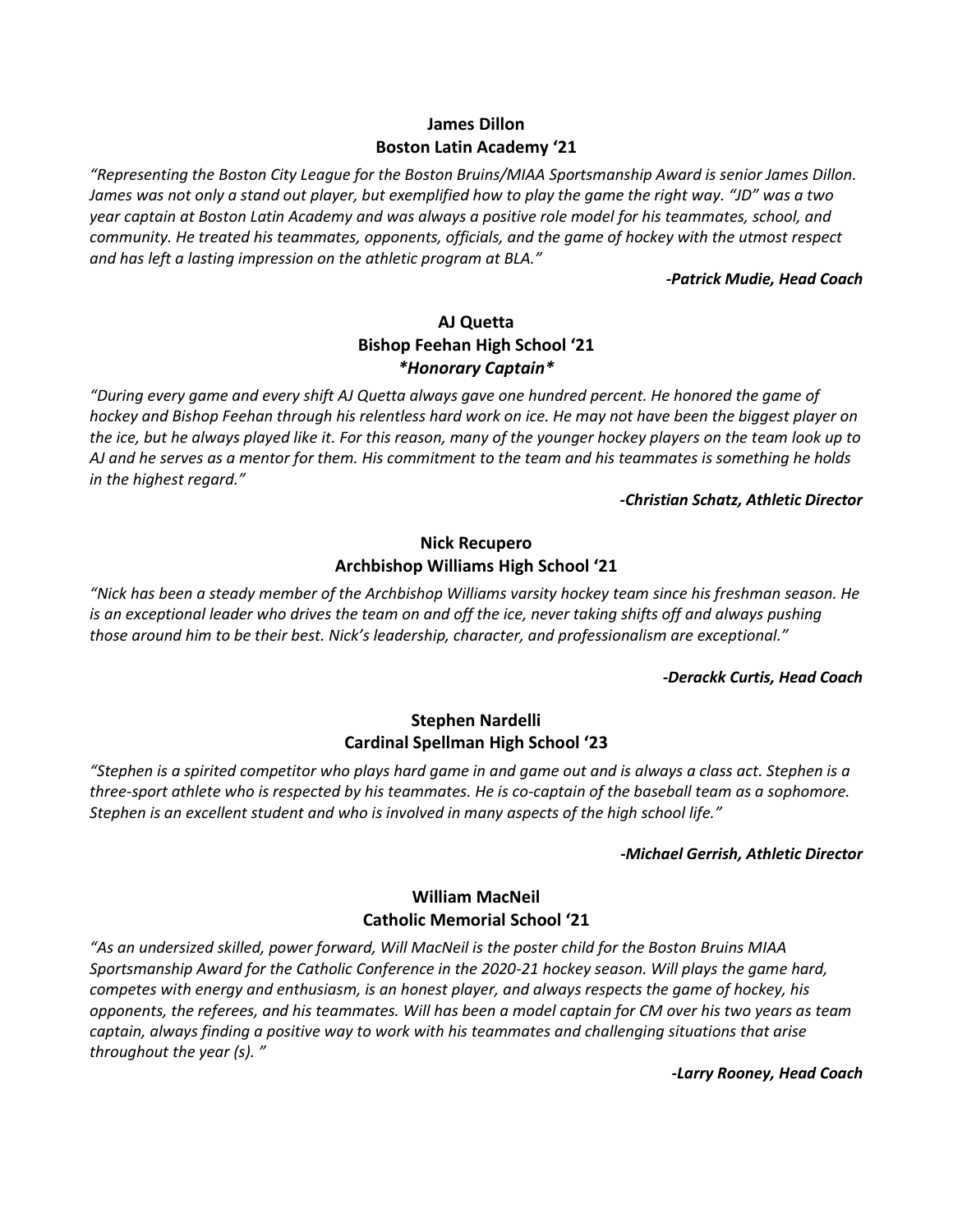# **Spencer Gorcyca Chicopee High School '21**

*"Spencer did not start playing hockey until his freshmen year. He worked hard and never missed a practice in four years. This hard work got him playing time his junior and senior year and was captain his senior year. He*  was voted by his teammates as captain for his hard work, leadership skills, and sportsmanship. Although he got *limited time his freshman and sophomore years he only received one penalty all four years."*

#### *-Alan Styckiewicz, Head Coach*

# **Nick Summers Malden High School '21**

*"Nick continually exemplifies sportsmanship on and off the ice for the last 4 years. Every player he has faced, regardless of the sport, can attest to his outstanding character."*

*-Joe Ciccarello, Head Coach*

# **Ryan Spano Brockton High School '21**

*"We had 3 goalies last season and Ryan was always supportive when one of the other goalies was in net, cheering them on from the bench. This past season, Ryan missed time due to Covid and never got down. When he did return, he worked hard to get in game shape. Once again, he was the biggest supporter for the other goalie who played many games this year. I have never seen Ryan complain about any official's calls or get upset at any player or himself when he lets a goal in. He was an excellent leader as he was selected as one of my captains."*

*-Dan Mark, Head Coach*

# **Ethan Chan-Polcari Lowell High School '21**

*"Ethan has overcome personal loss and battled back from significant knee injuries to be a valuable member of our team. He personified our core values of working hard; being physically and mentally tough; not making excuses; and being a great teammate. Ethan truly represents the City of Lowell, Lowell High School and our hockey program in the greatest possible light."*

*-Brian Akashian, Head Coach*

# **Brian Workman Dracut High School '21**

*"Brian is an exceptional student-athlete who excels in the classroom and on the ice. Brian continually shows tremendous effort and leadership and was recently inducted into the Dracut High School National Business Honor Society. Being chosen unanimously by his teammates, Brian exemplified the role of our team captain. He is looked up to and respected by all of his peers, but has also always shown the utmost respect to each official, opposing coach, and player who we faced. Most notably, in Brian's three year varsity hockey career, he has never had a minor or major penalty during a high school game."*

*-Jeff Duross, Head Coach*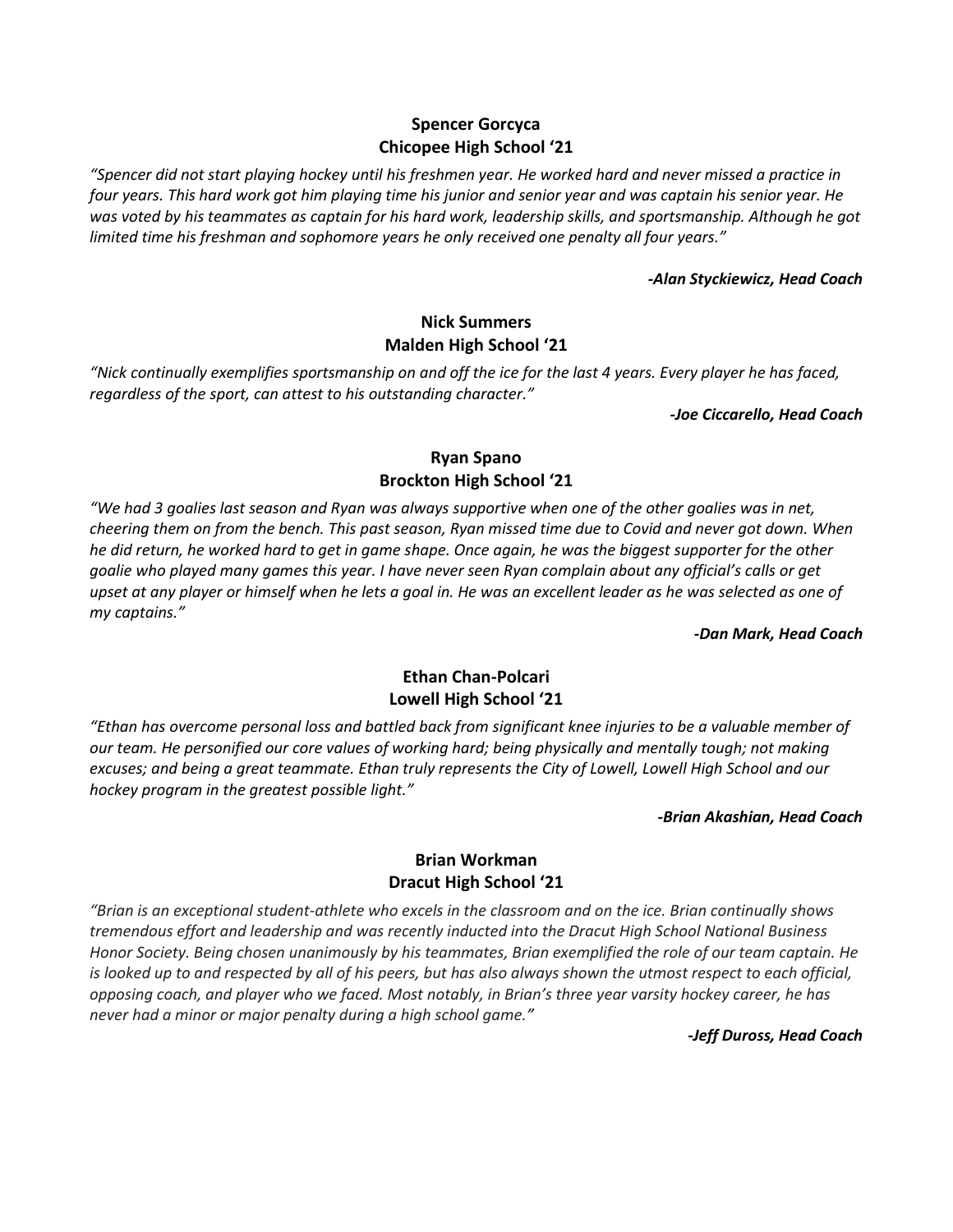# **Brendan Fennell Melrose High School '21**

*"Brendan's true love of sports is hockey, he will be attending Avon Old Farms next year to continue his academic and hockey career. When Brendan wasn't competing, he spent his time as an announcer for many of our live stream games due to the limited attendance policy. Brendan had a cult-like following; whether it was*  soccer, basketball, volleyball, or unified basketball, he brought his enthusiasm and love of sports to support and *promote our other athletic offerings."*

#### *-Stephen Fogarty, Athletic Director*

# **Jake Roth Plymouth South High School '21**

*"Jake Roth is a young man that any coach would be proud to have represent their program. He is a worthy ambassador of our hockey team, always conducting himself in a respectful manner coupled with unrelenting work ethic. Jake treats officials, coaches, teammates, and opponents with the utmost respect. As an upper classman, Jake took on the role of "big brother" to many of his younger teammates, and always made an extra effort to make everyone feel like they were a part of the team. His physical presence will be missed, but the examples he set will continue to shape and grow the program for years to come."*

*-Stephen Whyte, Head Coach*

# **Bobby Bekerian Marshfield High School '21**

*"Bobby was a 4 year member of the Marshfield Hockey program. In his 4 years, he only committed 2 penalties. He plays the game the right way. He is a quiet leader, always the first one at practice. He would always make sure all the locker rooms were clean before he left the rink. He is well respected by all his teammates and coaches. He is the kid that is willing to help anyone that needs it. Our program is involved in numerous community service projects throughout the year and Bobby is always at every one making sure everything was done the right way and completed."*

#### *-William Battis, Athletic Director*

# **Sam Fettuccia Norwell High School '21**

*"Sam Fettucia is one of the finest young men I have ever coached, on and off the ice. He is a scholar athlete that will be attending Colgate University next year. Sam is respectful of officials, coaches, and fellow players. As a captain, he has made all the players in the program feel welcome and fostered a wonderful inclusive environment. "*

#### *-James Casagrande, Head Coach*

### **Brendan Bartucca Norwood High School '21**

*"Brendan displayed a great deal of sportsmanship over his 4 years at Norwood High School. Always supporting his teammates and showing respect for his opponent and officials. He had great empathy for and created a fundraiser for AJ Quetta, the high school player who was injured during a high school game. This event raised a few thousand in support of his recovery. "*

*-Jon Longley, Athletic Director*